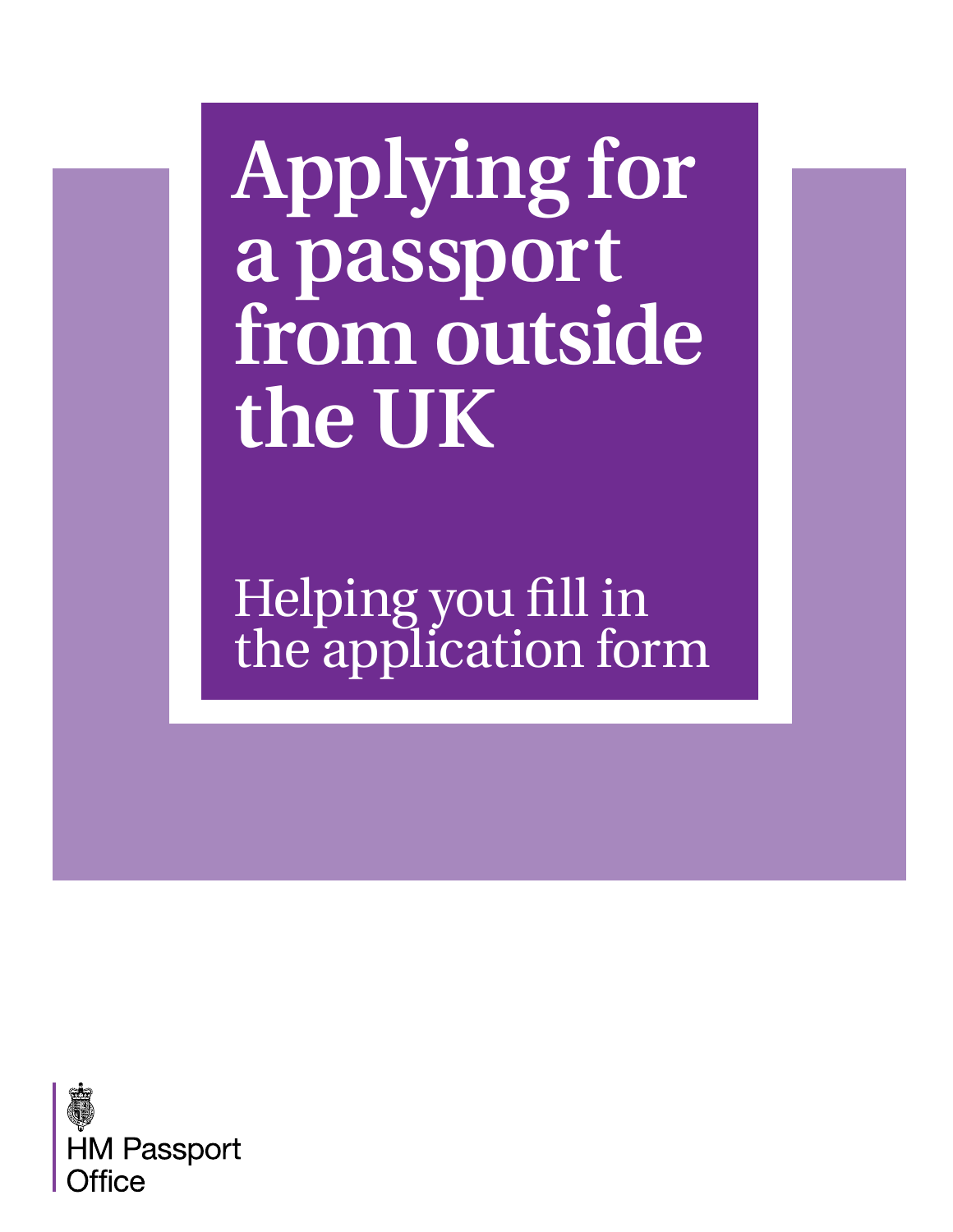## **Contents**

| Things you need to know                                          |   |
|------------------------------------------------------------------|---|
|                                                                  |   |
| How to fill in each section<br>of your application form          | 7 |
| <b>Section I:</b> What type of passport are you<br>applying for? |   |
|                                                                  |   |

| Section 2: Who is the passport for? 4  |  |  |
|----------------------------------------|--|--|
| Section 3: Details of previous and     |  |  |
|                                        |  |  |
|                                        |  |  |
| Section 5: Certificate of registration |  |  |
|                                        |  |  |
| Section 6: Children aged 12 to 15 8    |  |  |
|                                        |  |  |
| Section 8: More information 8          |  |  |
|                                        |  |  |
|                                        |  |  |

| What you need to include<br>with your form | $\overline{2}$  |
|--------------------------------------------|-----------------|
| Once you've filled in<br>your application  | $\overline{13}$ |
|                                            |                 |
|                                            |                 |
|                                            |                 |
|                                            |                 |
|                                            |                 |
|                                            |                 |

| Contact us                             | $\boldsymbol{4}$ |
|----------------------------------------|------------------|
| Other information                      | 15               |
| Protecting your personal information15 |                  |
|                                        |                  |
|                                        |                  |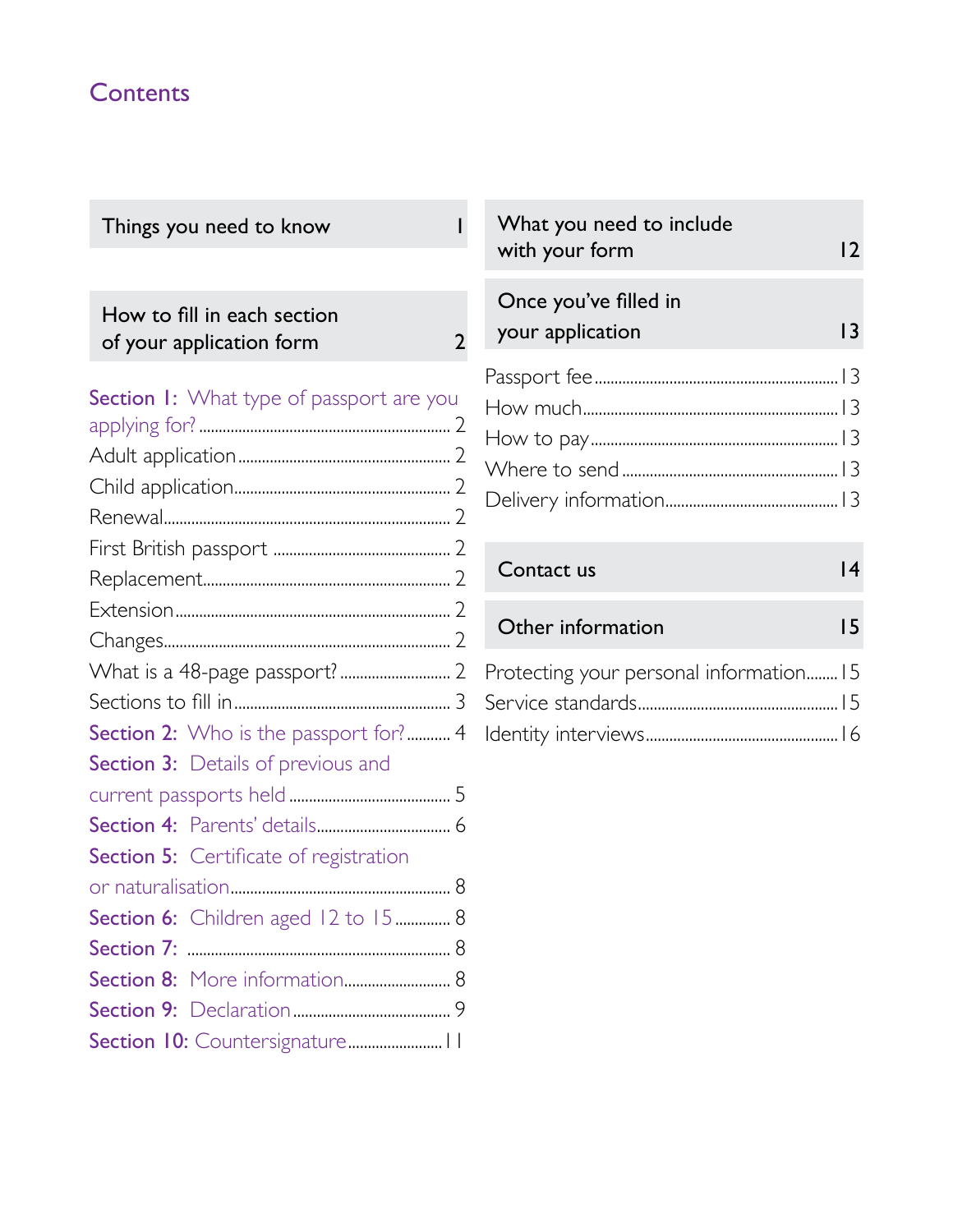## Get it right

- This guidance is for British applicants from certain countries [applying for a passport](https://deedpolloffice.com/change-name/who-to-tell/passport) from outside the UK, using the [OS application form](https://deedpolloffice.com/change-name/who-to-tell/passport/applying-outside-uk-form).
- Don't book travel or visas until you have your passport.
- We cannot accept responsibility for travel you book before it arrives. We do our best, but cannot guarantee to return your passport within a certain time.
- Go to [www.gov.uk/](http://www.gov.uk/overseas-passports)overseas-passports to find out how long it is likely to take for your passport to arrive.
- We won't send you an acknowledgement of your form.
- If you want to check progress with your application, please leave at least 4 weeks from when you submitted your application before contacting us. For some countries this may be longer, please check the guidance at [www.gov.uk](http://www.gov.uk/overseas-passports)/overseas-passports
- Provide an email address and contact telephone number so that we can contact you quickly if we need extra information to help us progress your application.
- If there are any details that you are not able to fit in the boxes on the application form, use the boxes in section 8 of the form to provide the information in full.

#### When can I renew my passport?

You can renew your passport whenever you want. You do not have to wait for it to run out. We will add any period that your passport has left to run (in whole months up to nine months), to your new passport.

#### Some of the boxes are small, can I write outside them?

No. See the example below

First and middle names



Signature - (keep within the border)

#### I've made a mistake on the form, what should I do?

Cross out any mistakes. Do not use correction fluid. If you make more than three mistakes on any line or do not provide a clear signature in section 9, you will need to fill in a new form.

## Do I need to provide photos?

Yes, two photos. If your photos don't meet our guidelines your passport will be delayed. See the guidance at [www.gov.uk/photos-for-passports](http://www.gov.uk/photos-for-passports) for more advice.

### What is an 'old blue' passport?

This is a passport with a blue cover that was issued up until the early 1990s. You can't renew an expired 'old blue' style passport. You must apply as a first-time applicant and send the blue passport to us with your supporting documents.

#### Will I need an interview?

Please see page 16 for more details.

#### Do all applications need a countersignatory?

No. Check page 11 to find out if you need one.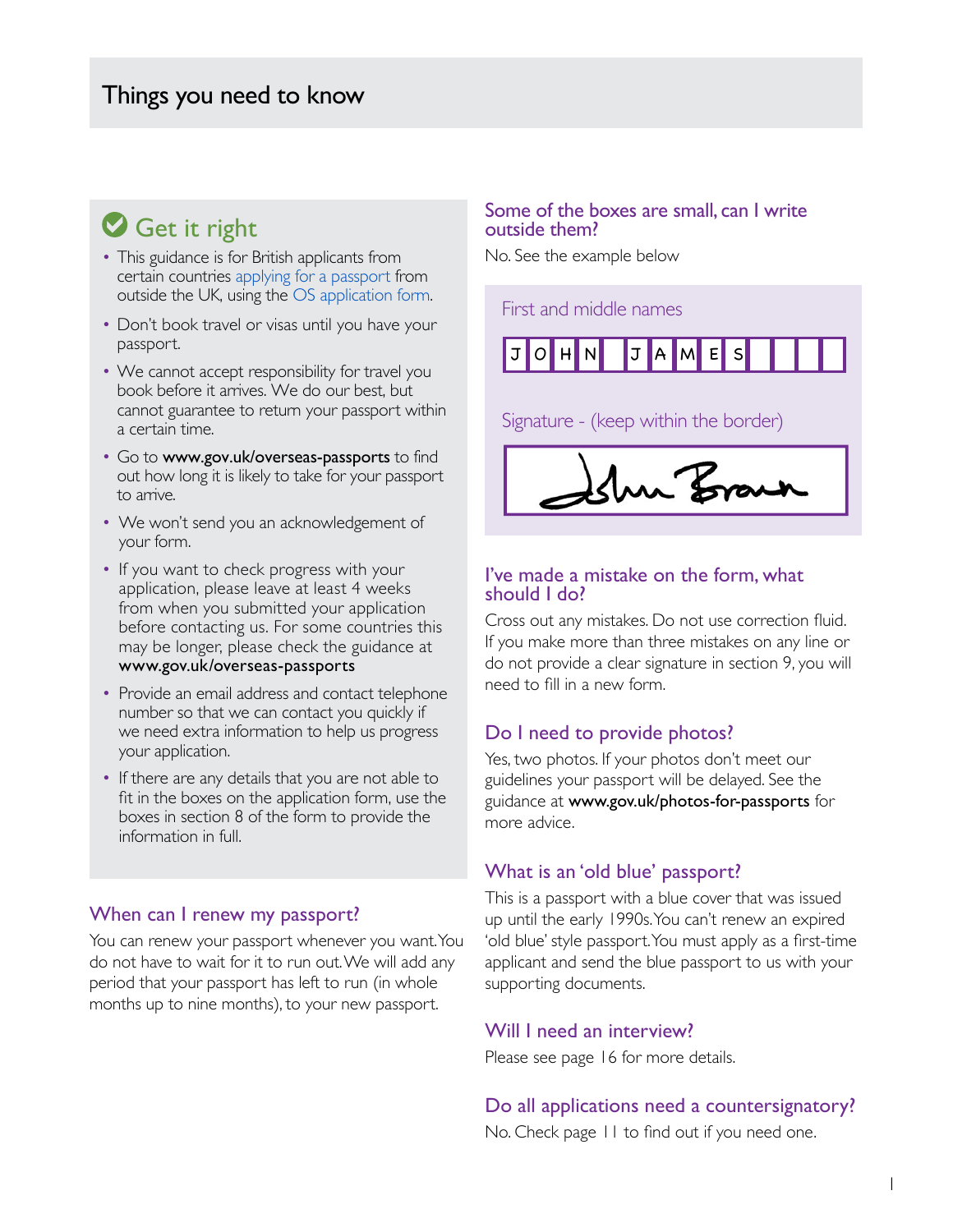## Section I: What type of passport are you applying for?

## Get it right

- If you have previously held a British passport as an adult or child that was issued for five or ten years, it isn't damaged and you don't need to change any personal details, you need to apply for a renewal.
- You can't renew a passport issued before 31 December 1993 or an expired 'old blue' style passport. You must apply as a first-time applicant and send the passport to us with your supporting documents.
- Put a cross in the Child box for under 16s. Put a cross in the Adult box if you are 16 or going to turn 16 within three weeks.
- Put a cross in the Adult or Child box in the Extension option if you are applying for a full five- or 10-year passport to replace a passport that was issued for one year or less.
- Put a cross in the relevant 'Changes to your existing passport' box. We will send you a new passport and you should pay the same as if you were renewing your passport.

### Adult application

An adult is 16 or over. If you are going to turn 16 within three weeks, put a cross in the Adult box. Adult passports are normally valid for 10 years.

### Child application

A child is under 16. Child passports are normally valid for five years.

#### Renewal

This applies if your existing undamaged British passport, your name and British national status have not changed. If you are renewing a Child's passport, put a cross in the Child box if they are under 16 or Adult box if they are 16 or over. (Please see 'Changes' below if your appearance has changed.)

### First British passport

This applies if you have never had a British passport before, you were included as a child on someone else's passport, or you are renewing a passport issued before 31 December 1993, or an 'old blue'style passport.This includes those who were not British at birth but have gained naturalisation or registration as a British national and are applying for their first British passport.

#### Replacement

This applies if you want to replace a British passport that has been lost, stolen or damaged.

#### Extension

If your last passport was issued for one year or less, put a cross in the Extension box.

#### **Changes**

This applies to a [change in your name,](https://deedpolloffice.com/change-name) photo (including where you cannot be recognised from your current passport photo) or British national status.

### What is a 48-page passport?

A standard passport is 32 pages. If you are a frequent traveller and need extra space for visas, select '48 page passport' on the application form. This is not available for children. A 48-page passport will cost more than a 32-page passport.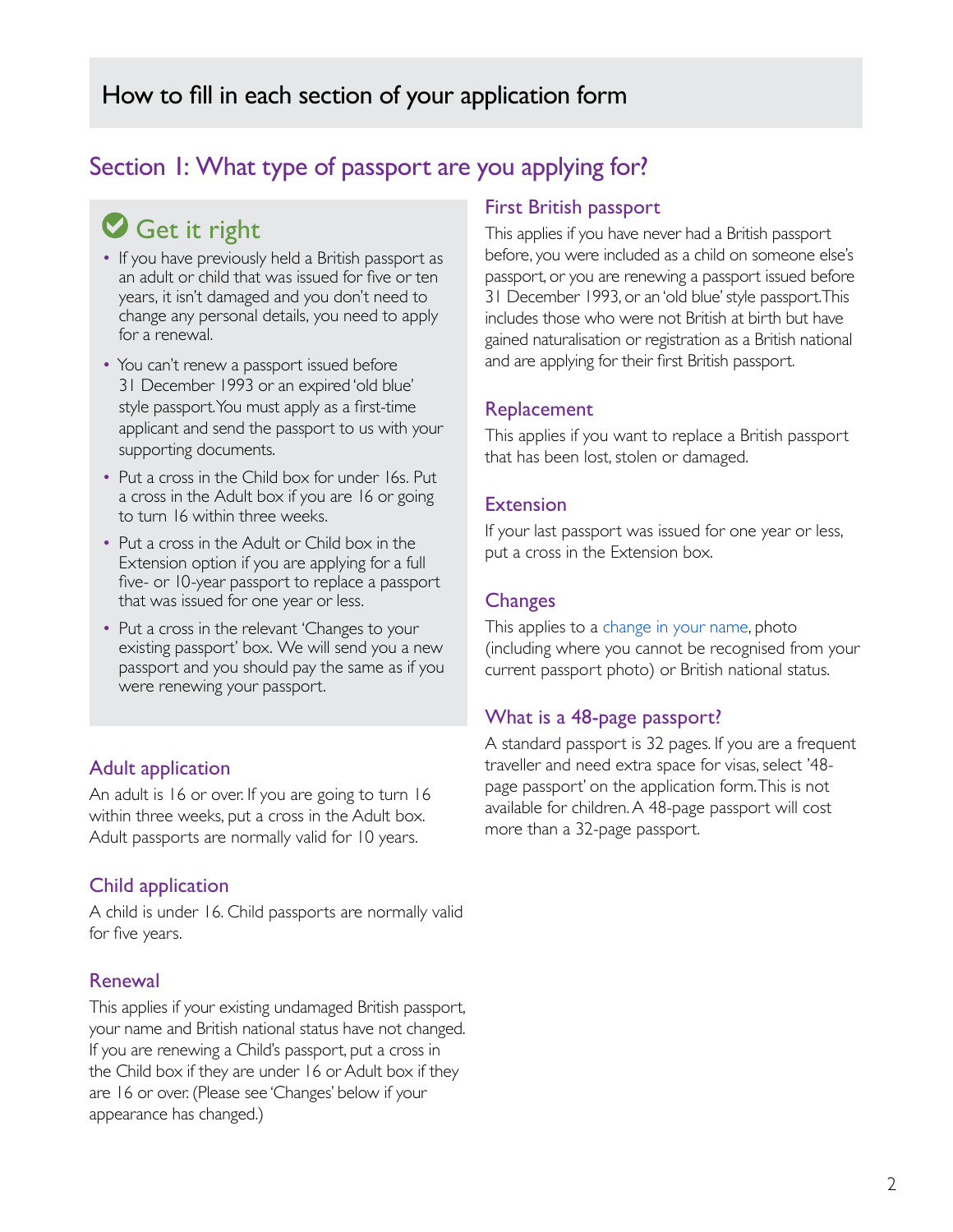## Sections to fill in

| Type of customer                  | Sections of the form to fill in                                                                                                                                                                                                                                                                                        |
|-----------------------------------|------------------------------------------------------------------------------------------------------------------------------------------------------------------------------------------------------------------------------------------------------------------------------------------------------------------------|
| <b>Everyone</b>                   | Sections 1, 2, 3 and 9                                                                                                                                                                                                                                                                                                 |
| Renewal - Adult                   | Fill in sections $\mathbf{I}$ , 2, 3 and 9.<br>The countersignatory must fill in section 10 only if you can't be<br>recognised from the photograph in your current passport and they<br>must certify, sign and date one of your passport photos.                                                                       |
| Renewal - Child                   | Sections $\mathbf{I}$ , 2, 3, 4 and 9.<br>Section 6 if the child is aged 12 to 15.<br>The countersignatory must fill in section 10 and certify, sign and<br>date one of your passport photos if the child is aged 11 or under or<br>if the child can't be recognised from the photograph in their current<br>passport. |
| First British passport - Adult    | Sections 1, 2, 3, 4, 5 and 9.<br>The countersignatory must fill in section 10 and certify, sign and date<br>one of your passport photos.                                                                                                                                                                               |
| First British passport - Child    | Sections 1, 2, 3, 4, 5 and 9.<br>Section 6 if it applies.<br>The countersignatory must fill in section 10 and certify, sign and date<br>one of your child's passport photos.                                                                                                                                           |
| Replacement - Adult or Child      | Sections 1, 2, 3, 4 and 9.<br>Section 6 if it applies<br>Section 8 if your passport is damaged.<br>The countersignatory must fill in section 10 and certify, sign and date<br>one of your passport photos.                                                                                                             |
| <b>Extension - Adult or Child</b> | Sections 1, 2, 3, 4 and 9.<br>Section 6 if it applies.<br>The countersignatory must fill in section 10 if you can't be recognised<br>from the photograph in your current passport and they must certify,<br>sign and date one of your passport photos.                                                                 |
| Changes to your existing passport | Sections $I$ , 2, 3 and 9.<br>Sections 4 and 6 if they apply.<br>The countersignatory must fill in section 10 if you can't be recognised<br>from the photograph in your current passport and they must certify,<br>sign and date one of your passport photos.                                                          |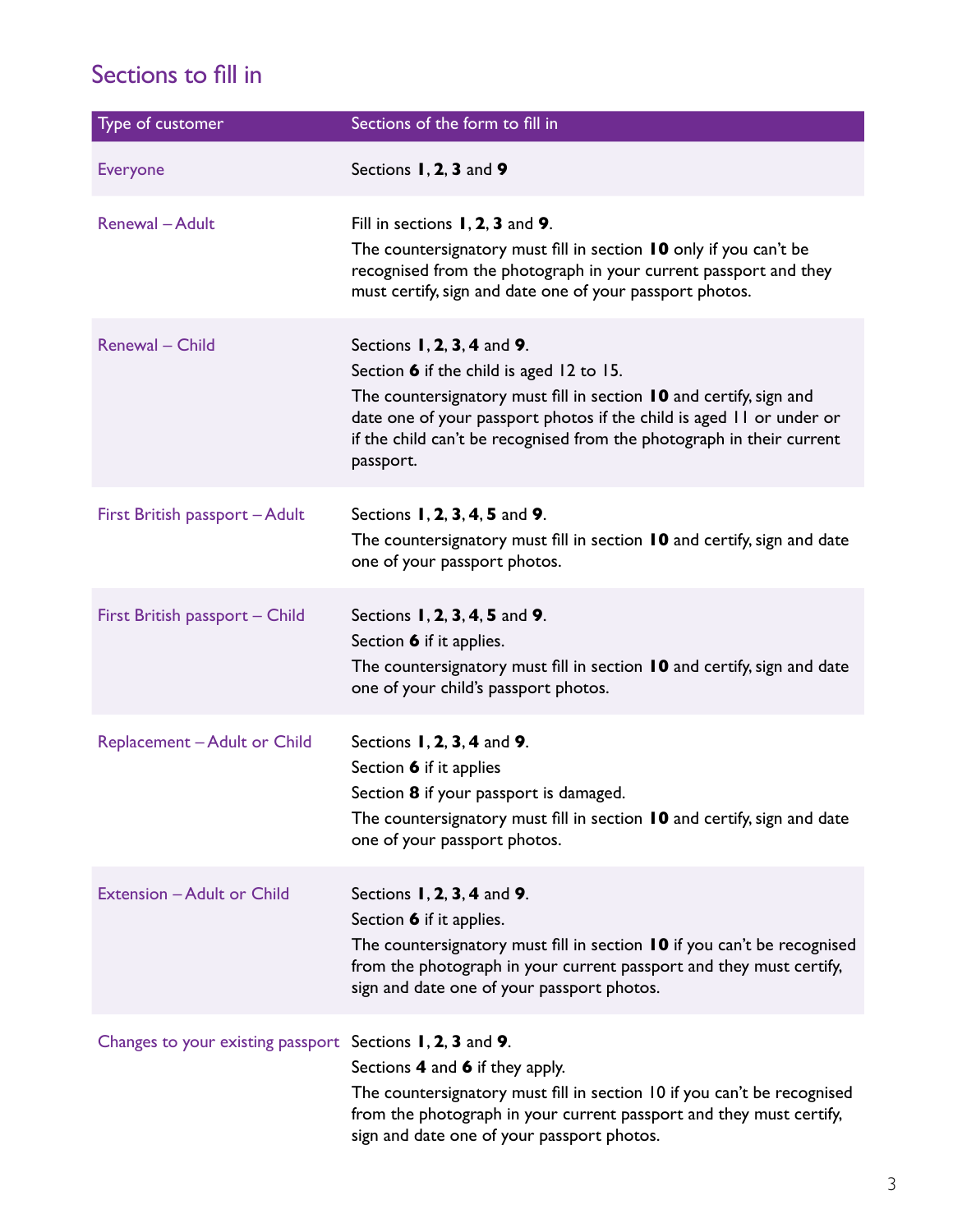## Section 2: Who is the passport for?

# Get it right

- Include any middle names the name you enter should match your previous passport. If you have never held a passport before, it should match your birth, marriage or nationality certificate or change of name document. If it doesn't, your application could be delayed.
- If there isn't enough space in the boxes provided please use section 8 of the application form to give the details in full.

#### Names to be shown on your passport

- We can add a limited number of titles to your British passport if you ask. See [www.gov.uk/](http://www.gov.uk/ changing-passport-information) [changing-passport-information](http://www.gov.uk/ changing-passport-information) for details.
- Please give the name of the person who the passport is for under 'surname' and 'first and middle names'.
- The name that is shown on the passport should be the name that you use for all purposes – that is, the name on your new passport should match the name that appears on your supporting documents (such as your birth certificate or previous passport). If you're a dual national and hold a non-British passport in a different name, you must change it to match the name you want on your British passport. You must do this before you make your application.
- You should check the requirements for the country you are in for when and how a name can be changed as this may not meet UK requirements. HM Passport Office cannot accept responsibility for any problems encountered as a result of issuing a passport in a new name which is not recognised in the country you live in.
- We can only show up to 30 characters (including spaces) for first and middle names and a further 30 characters for surnames. If your names won't fit in the boxes shorten them in a way you would want them to be shown on your passport. You should then write your full name in section 8 of the form. We will add your full name on the observation page on your passport.
- If you have changed your name, enter your name as it is now.
- Special characters and accent marks on names cannot be included on British passports. If your name has a special character or accent mark please enter your name using a normal letter eg e instead of é, or a instead of ä etc.

### Change of name in passport

- If you are [changing your name](https://deedpolloffice.com/change-name), put your new name in the 'Surname' and 'First and middle names' boxes and put your previous names in the 'Maiden or all previous names boxes'.
- Provide [proof of your change of name](https://deedpolloffice.com/change-name/deed-poll) if this is different from your supporting documents. Send proof to support every name change. This applies if you are getting married or forming a civil partnership and you want your passport to be in your new name.
- If you no longer want your middle name to be included in your new passport when it has been on previous passports, tell us in section 8 of the application form and provide evidence of the change. If you don't, we will add your name to match what is in your previous passport.
- If you spell your name differently, change the order of your names or add a new name, compared to what is in your previous passport, then you will need to provide evidence of the name change.
- For more details of the evidence you'll need to provide check the supporting documents guidance at [www.gov.uk/overseas-passports](http://www.gov.uk/overseas-passports)
- List all of your maiden or previous names that you have been known by (surname first then first and middle names). Leave a space between each name. If they won't fit in the boxes, you should write them in full in section 8.
- You cannot [change a child's name](https://deedpolloffice.com/change-name/children) unless you have the permission of everyone who has [parental](https://deedpolloffice.com/change-name/children/parental-responsibility) [responsibility](https://deedpolloffice.com/change-name/children/parental-responsibility) for the child. Please see section 9 on parental responsibility for more information.

### Current address

- Give your full residential address (where you live) including state or province, and postcode (where applicable).
- We may check you live at the address you give. If you don't, it may delay your application unless you explain the circumstances in section 8 of the application form.
- We won't normally return your passport to an address that is different from your current address. If you want it delivered to a different address, please explain why and give the other address in section 8. We may contact you for evidence of your connection to that address.
- If you live in a country where we deliver directly to your address please ensure there is someone available to sign for receipt of the passport and documents.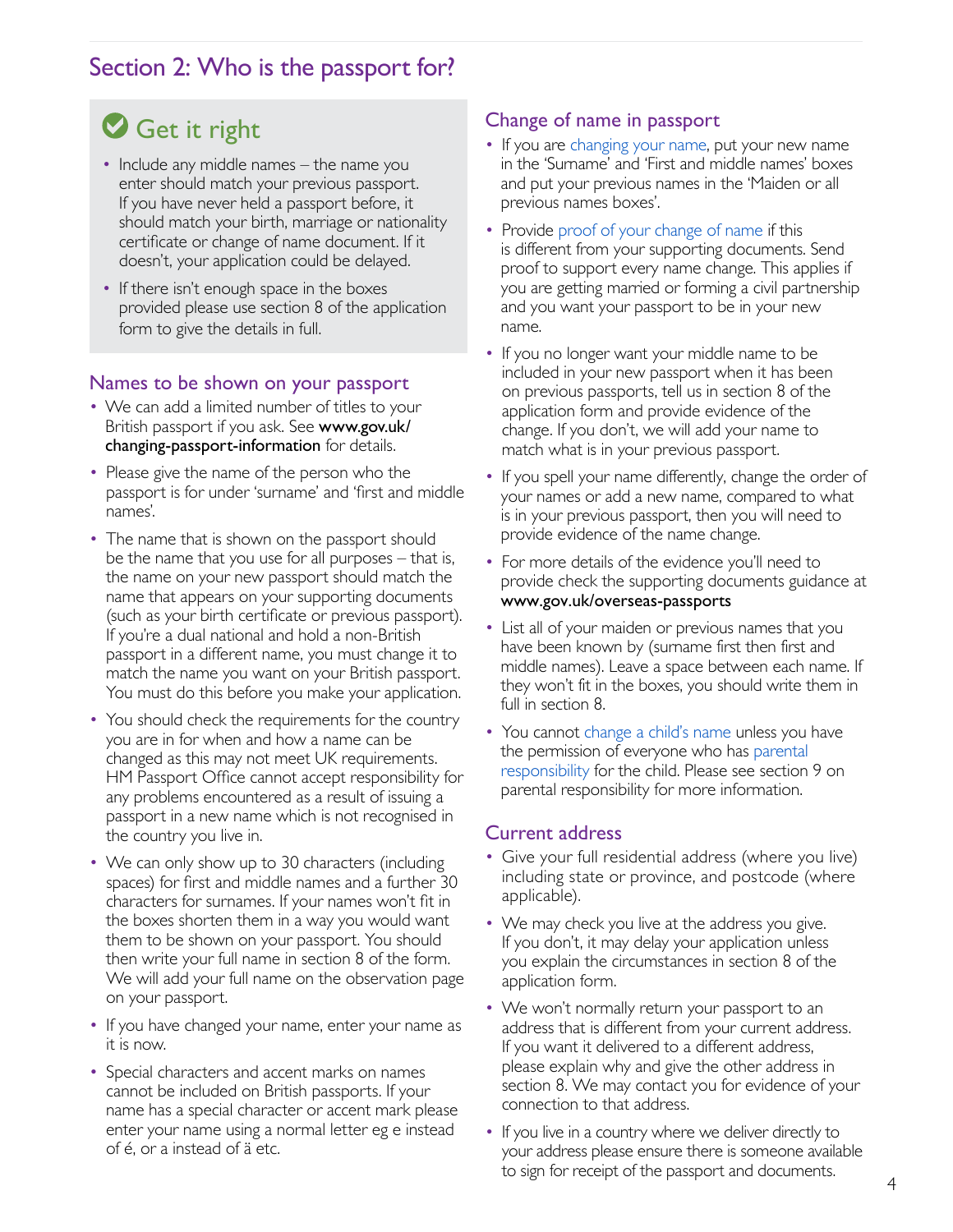### Gender

- Put a cross in the relevant box to say whether the person the passport is for is male or female.
- If you are transgender (live as a different gender to that shown on your birth certificate) or if you have changed or are in the process of changing your gender, you can get more guidance at [www.gov.uk](http://www.gov.uk)/ changing-passport-information

### Place of birth

• Give the names of the town and country you were born in as shown on your birth, registration or naturalisation certificate or previous British passport.

## Contact details

- Please give as many contact details as possible and make sure the information is accurate as we may need to contact you about your application. If you don't include an email address and mobile phone number, it may delay your application.
- To make sure our emails don't get missed in your spam folder, check your spam or junk folder regularly, or adjust your spam filter settings.
- •We will contact you on your mobile phone number if we have any queries about delivery.

## Section 3: Details of previous and current passports held

## Get it right

Everyone must fill in Part A

### Uncancelled passports

In part B, enter details of all uncancelled passports that you are sending us.

A cancelled passport has the top right-hand corner of the cover cut off. An uncancelled passport has not been cancelled by its issuing authority (British or another country). This may include:

- an expired passport (in other words one that has run out);
- passports you are or were included on (for example, as a child).

If you are a dual national, you should send us a full colour photocopy of the uncancelled non-British passport, or British Overseas Territories Citizen passport (every page including blank pages). If you hold a non-British passport in a different name, you must change it to match the name you want on your British passport. You must do this before you make your application.

### Lost or stolen

Only fill in part C if your or your child's current passport has been lost or stolen.

• Give us the details that you can about the lost or stolen passport, even if you have already told us that the passport has been lost or stolen.

• You do not have to fill this section in full if you don't know some of the details.

Tell us as quickly as possible if your or your child's passport has been lost or stolen. This is to prevent someone misusing your passport and your identity.

### Report a lost or stolen passport

- Complete an LS01 form and return it to HM Passport Office (the address is on the form) or, take it to your nearest British Embassy, High Commission or Consulate. Get more details and the LS01 form at [www.gov.uk/report-a-lost-or-stolen-passport](http://www.gov.uk/report-a-lost-or-stolen-passport)
- If your or your child's passport has been stolen report the theft to the local police. They may give you a reference number. Put this on the LS01 form.
- Submit the LS01 form with a passport application form if you want to apply for a replacement passport at the same time as reporting it lost or stolen. Get more details and the LS01 form at [www.gov.uk/overseas-passports](http://www.gov.uk/overseas-passports)

We will cancel your lost or stolen passport once we have received the LS01 form. If you later find the passport which you reported lost or stolen, you must return it to us. You will no longer be able to use the passport. You may also be held by the immigration authorities or the police if you try to do so.

For security reasons, any passport which is found by a third party such as the Police should be returned to us for cancellation and destruction.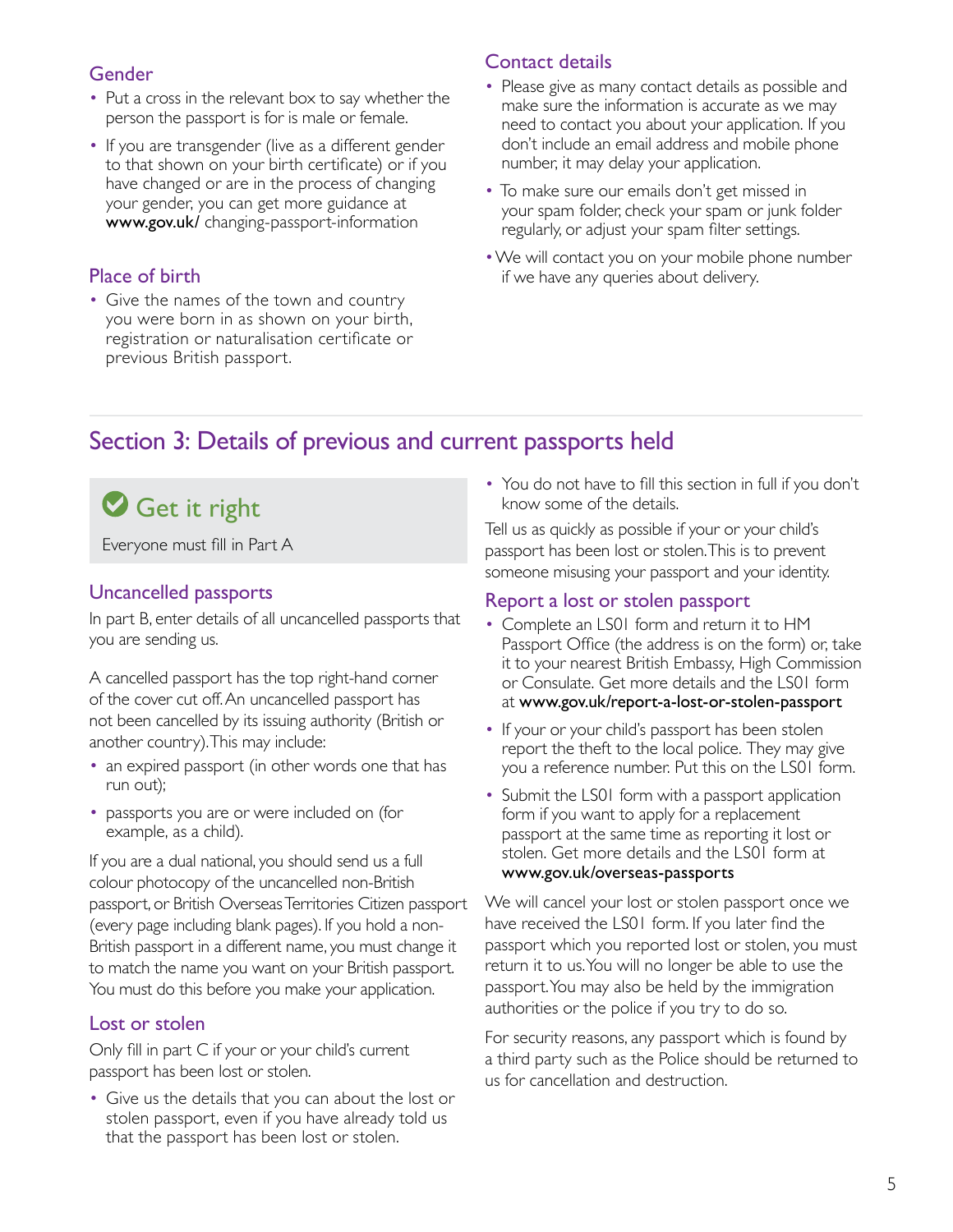## Section 4: Parents' details

## Get it right

You need to fill in this section if:

- you are applying for your first adult passport
- you are applying to replace a passport that has been lost, stolen or damaged
- the passport you are applying for is for someone aged 16 or under, or
- you are applying to extend your passport.

Give all the details for both parents of the person named at section 2 of the application form.

For nationality purposes, parents are defined in law as 'mother' and 'father'. Nationality by birth cannot always be gained through either parent's national status. This includes parents who are of the same sex. Because of this, it is important that details of both parents are entered in the correct boxes.

If both parents were born after 31 December 1982, or were both born outside the UK, please give the following details in section 8 of the application form. Either:

- the full name, town, country of birth and date of marriage of your mother's or parent 1's parents and your father's or parent 2's parents, or
- details of your parents' claim to British nationality.

Step-parents and others taking a parental role that are not defined as either a 'mother' or a 'father' for nationality purposes must not fill in their details in section 4.

#### Adoption

When a child is adopted in the UK, nationality can be gained through either parent. If adoptive parents are of the same sex, the parent who appears first on the adoption certificate should enter their details in the box 'mother or parent 1' and the parent named second on the adoption certificate should enter their details in the box 'father or parent 2' regardless of sex. If a child is adopted outside the UK under the Hague Convention, nationality may be gained through the adoptive parents depending on when the adoption took place, the nationality and residence of the adopters at the time of the adoption. For passport purposes an adoption order or certificate issued by the relevant foreign authority is required, validly certified under Article 23 of the Hague Convention. Until a full adoption order is made, whether in the State of origin or in the UK, an Article 23 certificate will not be issued. For further guidance on adoptions outside the UK visit [www.gov.uk/child-adoption/](http://www.gov.uk/child-adoption/adopting-a-child-from-overseas) [adopting-a-child-from-overseas](http://www.gov.uk/child-adoption/adopting-a-child-from-overseas)

#### Children conceived through sperm donation

If your child was conceived through sperm donation and born in the UK, you should complete the form in the normal way. You do not need to tell us your child was conceived through sperm donation.

If the parents are of the same sex, the mother who gave birth should enter their details in the box 'mother or parent 1' and the parent named second on the child's birth certificate should enter their details in the box 'father or parent 2'.

If your child was conceived through sperm donation and born outside the UK see [www.gov.uk/](http://www.gov.uk/government/publications/how-to-get-a-passport-if-your-child-was-conceived-through-sperm-donation) [government/publications/how-to-get-a-passport-if](http://www.gov.uk/government/publications/how-to-get-a-passport-if-your-child-was-conceived-through-sperm-donation)[your-child-was-conceived-through-sperm-donation](http://www.gov.uk/government/publications/how-to-get-a-passport-if-your-child-was-conceived-through-sperm-donation) for information on what documents you'll need to send.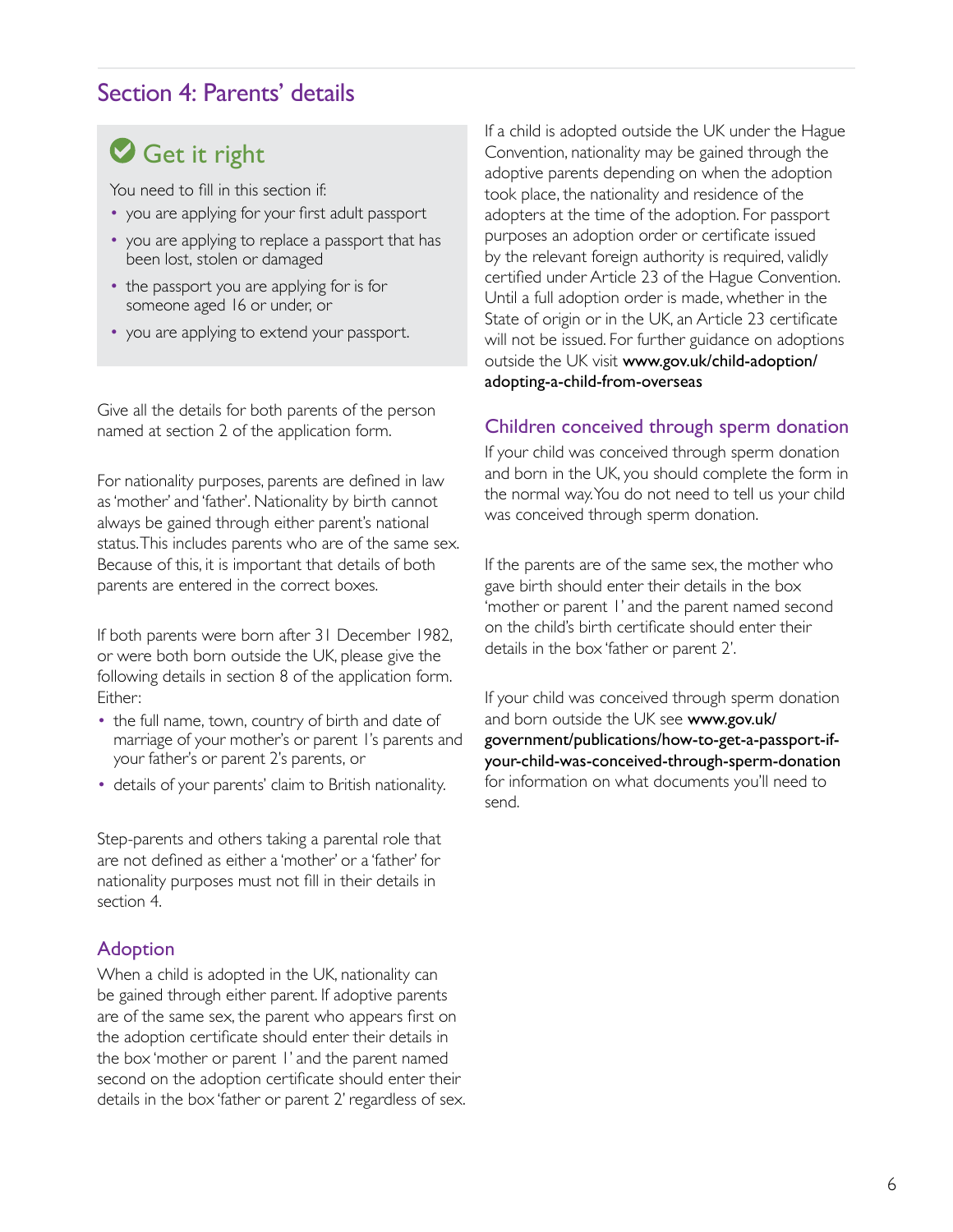#### **Surrogacy**

When a child is born of a surrogacy arrangement and a parental order has been granted in the UK after 6 April 2010, nationality can be taken through either parent named on the order. Where these parents are of the same sex, the parent who appears first on the parental order should enter their details in the box 'mother or parent 1' and the parent named second on the parental order should enter their details in the box 'father or parent 2'.

Where a child is born as a result of a surrogacy arrangement outside the UK to a man and a woman and a passport is being sought before a parental order has been granted, the child may have an automatic claim to British nationality as long as:

- (a) the child is biologically related to the British father and,
- (b) the British father is not British by descent and,
- (c) the birth mother is not married at the time of the birth.

If the child is biologically related to the father but he is British by descent and/or the bir th mother is married at the time of the bir th, the commissioning surrogate parents must seek to register the child as a British Citizen before applying for a passport for the child. The child will not be British until this step is taken. For further information on entering into surrogacy arrangements in foreign countries please visit [www.](http://www.gov.uk/government/publications/surrogacy-overseas) [gov.uk/government/publications/surrogacy-overseas](http://www.gov.uk/government/publications/surrogacy-overseas)

It may be possible to apply for a passport before a parental order has been granted. Passport applications involving surrogacy are often highly complex and we may need to ask for fur ther documentation or to talk to you in person after you have sent us your application. Please allow a lot more time than our average processing times for such applications to be processed – we recommend submitting an application involving surrogacy at least 4 months before you need the passpor t. We are not in a position to guarantee a specific processing time for these cases.

No mention of parent's details or 'mother or parent 1' and 'father or parent 2' will appear on the passport. This information is used simply to gather the information we need to issue a passport.

#### Child with one parent

If you are the only parent of your child, fill in either the 'Mother or Parent 1' or 'Father or Parent 2' sections of the form, whichever applies to you and leave the spaces for an additional parent blank.

Add a note in section 8 to show that you are the only parent and why (whether you do not know the other parent of the child, are an individual adopter, or an individual parent whose child was conceived through sperm donation and so on).

For more information on the circumstances in which nationality is decided please visit [www.gov.uk/british](http://www.gov.uk/british-passport-eligibility)[passport-eligibility](http://www.gov.uk/british-passport-eligibility)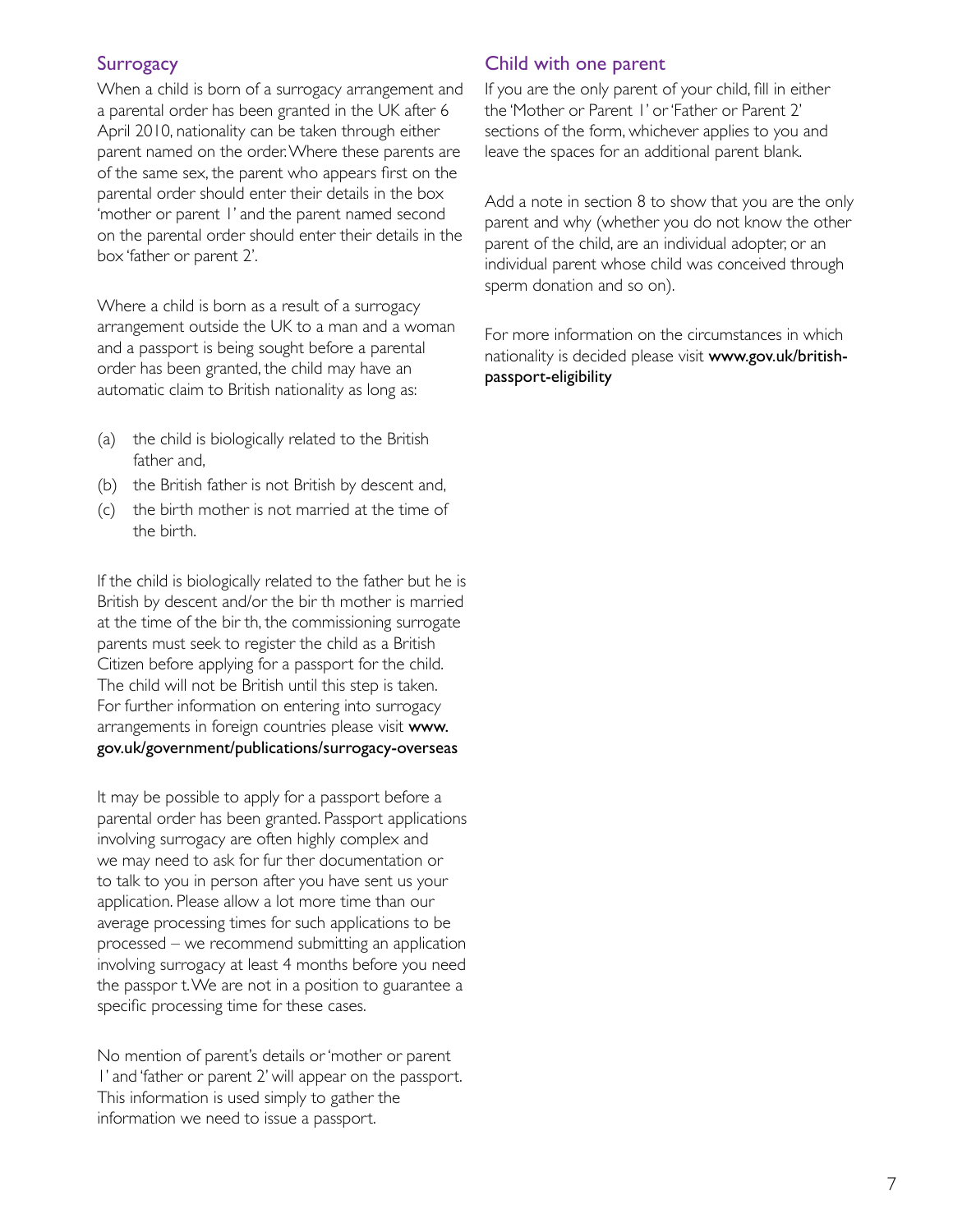## Section 5: Certificate of registration or naturalisation

## Get it right

You must put a cross in the 'No' or 'Yes' box.

The No box applies if the person named in section 2 has been British since birth. You do not need to fill in any more details in this section.

Section 6: Children aged 12 to 15

## Get it right

A child applicant aged 12 to 15, or a child who will turn 12 within three weeks, needs to sign this section. This signature will appear in the passport. The person giving permission as a parent must still sign section 9 of the form.

The Yes box applies if the person named in section 2 has been granted a certificate of registration or naturalisation by the Home Office. Provide details from the certificate of registration or naturalisation here.

#### If your child is not able to sign the form, you should:

- leave this section blank; and
- tell us in section 8 and attach a covering letter explaining why the child cannot sign. This can be written by the parent or the child's carer or doctor.

## Section 7

Please do not write in this section. We have left it blank deliberately.

## Section 8: More information

## Get it right

Most people will not need to fill in this section. The examples below show when you should give us extra information using this section.

- Names or contact details, including email address and telephone number that you were not able to fit in the boxes in section 2.
- Tell us which country's passport your countersignatory holds, and his or her email address.
- If you change your name after getting married but you want to continue to use your maiden name for professional purposes tell us in section 8 of the application form and we will add a note on the observation page of your passport showing your maiden name.
- Grandparents' details if both parents named in section 4 were born after 31 December 1982 or were born abroad.
- If your passport is lost or stolen and you have already submitted a Lost and Stolen Notification form LS01, tell us here that you have already submitted the form.
- Tell us why you need to have your passport sent to another address and give us the other address.
- If you have a disability that means you can't meet the passport photo requirements. Please include a letter from your doctor, and tell us if it's a permanent or temporary disability.
- If you have a mental or physical condition that you believe would prevent you from coming to, or taking part in, an identity interview. (See page 16)
- If your passport is damaged, explain briefly how it was damaged.
- If your signature could not be provided in section 6 or 9, tell us in section 8 and attach a letter of explanation from an appropriate person such as a parent (for section 6) or a doctor, carer or social worker. They will need to sign the application on your behalf.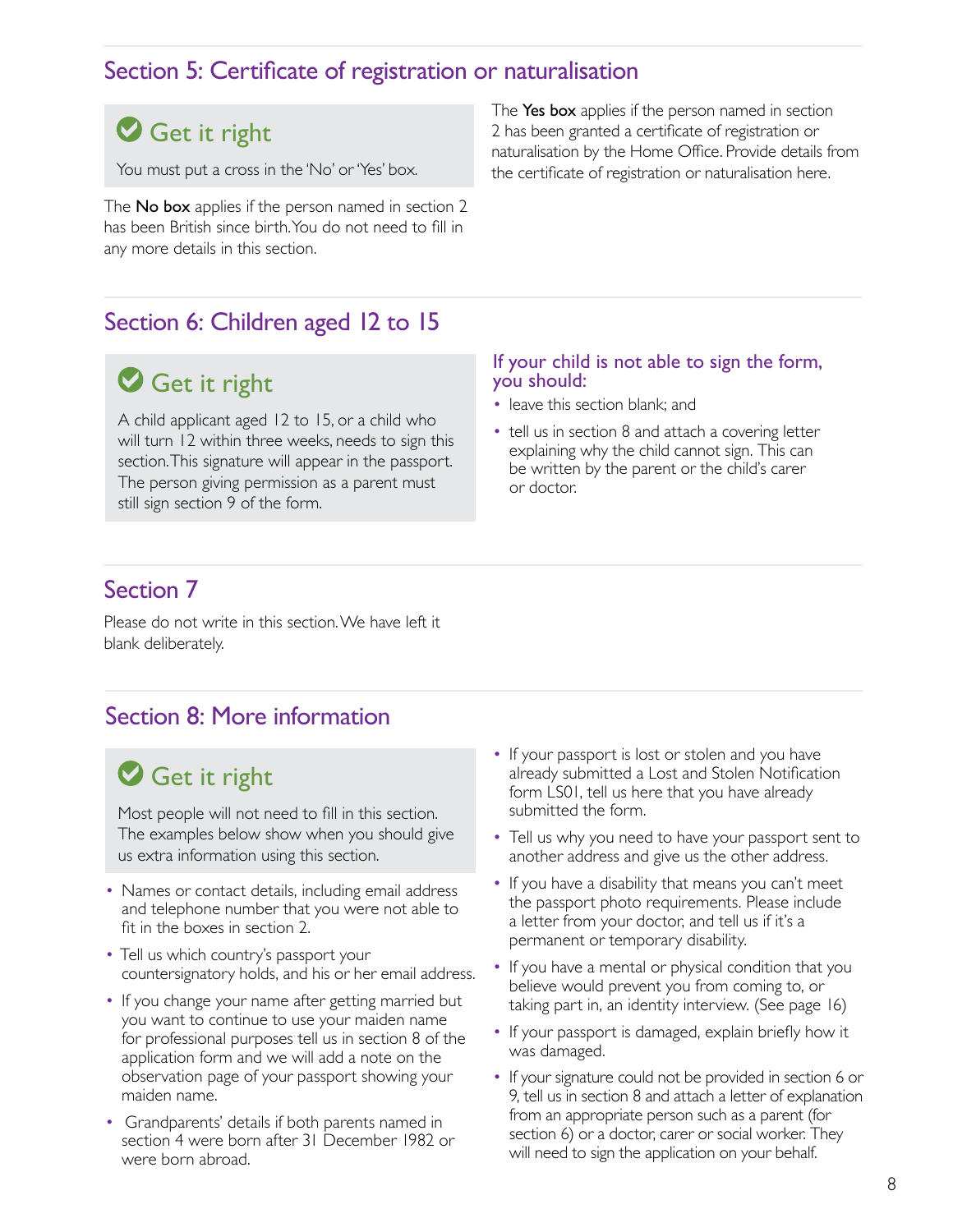- If the application is for a child and you have parental responsibility, you should say if you have enclosed any court orders that relate to the child's residence in, contact with or removal from a country.
- If the applicant was born of a surrogacy arrangement.
- If you are applying for a British National (Overseas) Passport you should enter the number of your Hong Kong permanent identity card and enclose a colour photocopy with your application.
- If the address you have given in section 2 is not where you live, please explain why.

#### If you need more space

• If there is not enough space in section 8, please include any extra information on a blank sheet of paper. You should sign and date this and include it with your application form.

## Section 9: Declaration

## Get it right

- Before you fill in and sign the declaration, read the form again to make sure that the information you have given is correct.
- Fill in this section if you are 16 or over and are applying for:
	- your own passport
	- a passport for the child named in section 2,

#### People applying under age 18

If you are 16 and over, or you will turn 16 within three weeks, sign the declaration yourself. You don't need permission from a person with parental responsibility.

For applicants with a learning disability who cannot understand the consequences of signing the declaration in section 9, someone with parental responsibility should give their permission. Please use section 8 of the form to explain why the applicant cannot sign the declaration.

#### Parental responsibility

A child under 16 must have permission from a person with parental responsibility.

The mother automatically has parental responsibility for her child from birth, and can give permission.

The father can give permission if he:

• was married to the mother at the time of the child's birth (or, for those living in Scotland, when the mother became pregnant)

or

- someone who cannot sign and you are signing on their behalf.
- Read points I to 9 in the declaration section of the form before you date and sign. The signature you put on the passport form will appear on the passport.
- If you are applying for a child, give your full name.
- was married to the mother at any time after the child's birth
- has a parental responsibility order or agreement (which must be sent with the application)
- has a child arrangements order which grants parental responsibility, or.
- is named on the birth certificate (which must be sent with the application) and the birth was jointly registered on or after:
	- 15 April 2002 in Northern Ireland
	- 1 December 2003 in England and Wales, or
	- 4 May 2006 in Scotland

#### For children born to female same-sex partners

who conceived through sperm donation, the second female parent can give permission if she:

- was married or in a civil partnership at the time of the child's conception and consented to the conception
- has a parental responsibility order or agreement (which must be sent with the application)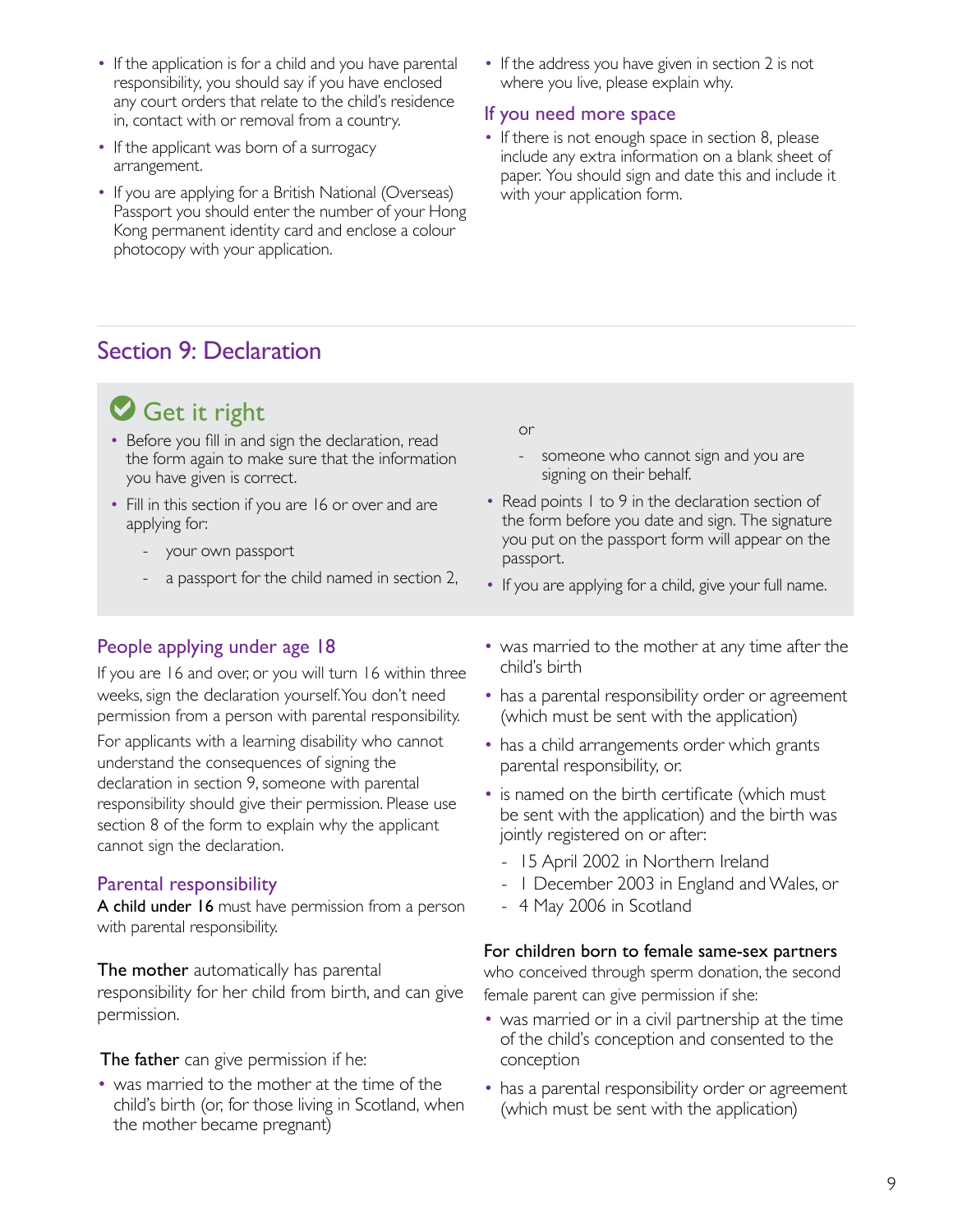- has a child arrangements order which grants parental responsibility, or
- is named on the birth certificate (which must be sent with the application) and the birth was jointly registered on or after 6 April 2009

If the child's parent is under 16, they can also sign the declaration on behalf of the child.

If a child has been adopted, either adoptive parent can give permission.

If parents are divorced, a child arrangements order or maintenance order will not automatically take away the parent's parental responsibility.

#### If a child has been born of a surrogacy

arrangement, either parent named on the parental order or birth certificate can give permission. If the application is made before the parental order is granted, the rules are more complex. Please contact us for guidance if this applies to you.

**Step parents** (adults who enter into a marriage or civil partnership with someone that is already defined as a parent as explained above) can give permission only if they have parental responsibility by a parental responsibility order, a child arrangements order giving parental responsibility or parental responsibility agreement.

#### If the child is in care or is living with foster

parents, we will need permission from the local authority before we can issue a passport to the child. For separate guidance notes for social services, please visit www.gov.uk/government/ publications.

If the court has made an order about who the child should live with, or about the child having a passport, this must be sent in with the application.

If there is an ongoing case about who the child should live with or a dispute about parental

responsibility of the child, we may refuse to deal with the application if someone with parental responsibility has made an objection to the child having the passport. If the child is the subject of an ongoing case about who they should live with, we are unlikely to issue a passport without the express permission of both parents or on the direction of a UK court, or equivalent court order outside the UK.

If an adult is acting as a parent in a situation other than one described in this section, please explain the circumstances in an accompanying letter to your application. We will also need documentary proof of your responsibility for the child.

If we have already issued a passport to a child after an application has been made by one parent, the other parent or anyone else with parental responsibility cannot apply for a separate passport for that child.

If we have issued a passport in good faith, we would not usually cancel that passport without the permission of both parents or a Court Order.

#### If you cannot sign the declaration:

- get someone else to sign on your behalf, and
- tell us in section 8 and attach a covering letter to explain why you cannot sign. This is normally done by the person filling in the application form on your behalf. Your passport will note that the holder does not have to sign.

For more advice or if the person with parental responsibility is not able to give permission, please see page 14 for ways to contact us.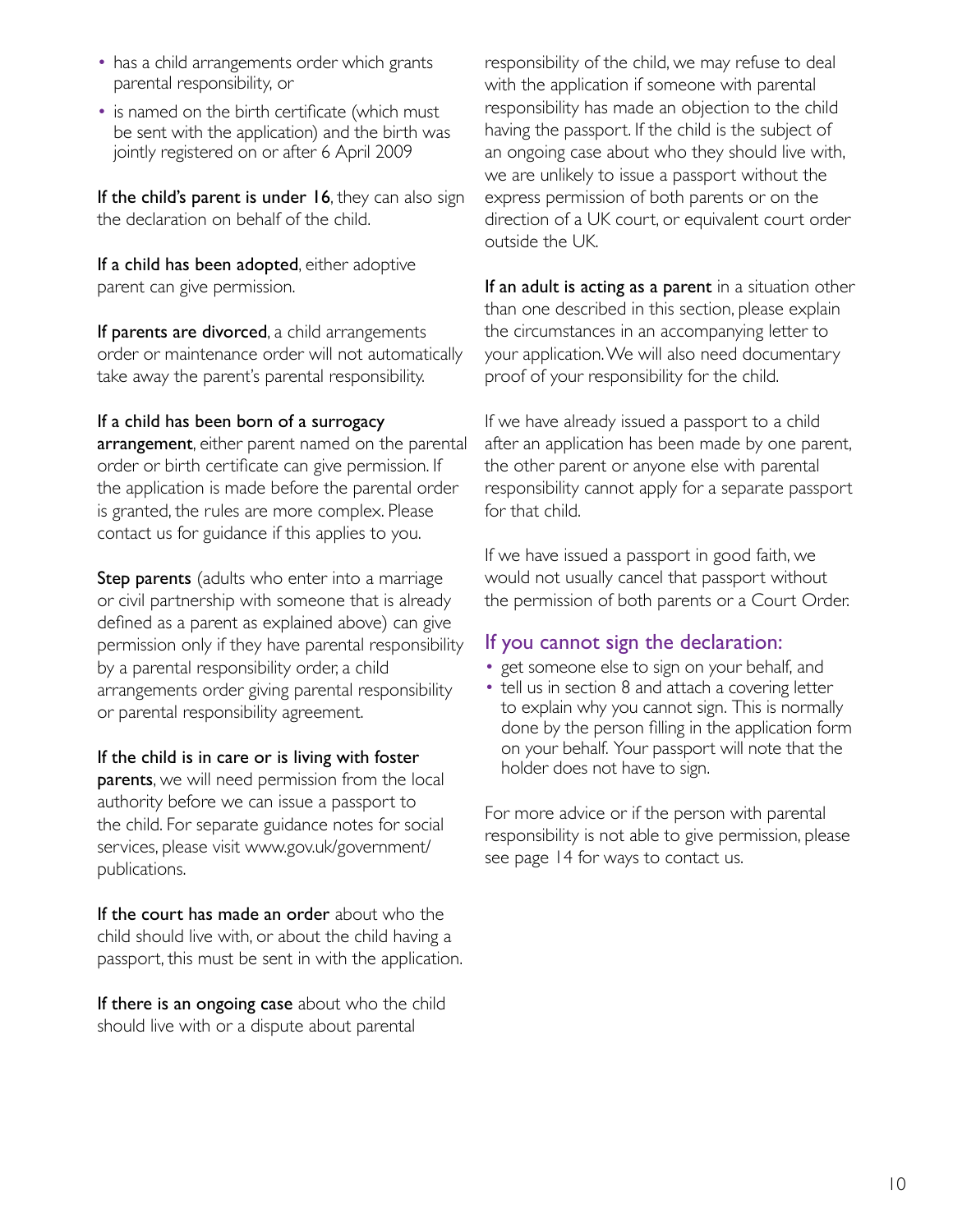## Section 10: Countersignature

## Get it right

## A 'countersignatory' will need to fill in this section if you are applying:

- for a first British passport
- to replace a lost, stolen or damaged passport
- to renew a child passport (if the child is aged 11 or under), or
- to renew a passport (adult, or child aged 12 to 15 years) if you cannot be recognised from the photograph in your current passport, or to extend a passport.

#### **Countersignatories**

- A countersignatory is someone who can confirm your identity. They need to confirm that, to the best of their knowledge, the details you have given in your application are correct, and they must also confirm that the photograph is of you.
- For child applications (aged under 16) it is also to confirm that they have known, for at least two years, the adult who signed the declaration in section 9 of the application form. They must also confirm that the person has parental responsibility for the child and confirm the child's photo.

#### The countersignatory must:

- be a professional person (including those who are retired) for example, bank or buildingsociety officials, police officers, civil servants, ministers of religion and people with professional qualifications like teachers, accountants, engineers and solicitors. You can find more information at [www.gov.uk](http://www.gov.uk/countersigning-passport-applications)/countersigning-passport-applications
- have known you personally for at least two years (for example, a friend, neighbour or colleague, not someone who knows you professionally), and
- hold a British, Irish or other EU, US, or Commonwealth passport (in that order of preference) which has not run out. We will be able to process applications more quickly where the countersignatory has a British or Irish passport.
- if you cannot comply with the countersignatory requirements your application may be delayed. You must provide a full explanation in Section 8 and we will contact you, using the details on your application form, to agree a way forward.

#### The countersignatory needs to:

• tell us which country's passport your countersignatory holds, and his or her email address.

- when they hold a US, Commonwealth or other EU (not British or Irish) passport, they must provide a colour photocopy of the page with their photograph on it. This must be included with the countersigned application.
- read through the completed application form to make sure the information is accurate
- fill in section 10 of the form, giving their passport number, and then sign the box
- give their business address (or private address if this does not apply) and contact details
- for an adult application, 'certify' one (not both) of your photographs – signing and dating one of the photographs as shown in the example below
- for a child application under 16, confirm that they have known the adult who signed the declaration in section 9 of the application form for at least two years, and certify the photograph (giving the child's full name), signing and dating it as shown in the example below and
- put their initials next to any mistakes they may make in section 10.



#### The countersignatory must not:

- be related to you by birth or marriage (including in-laws or partners of family members)
- be in a personal relationship with you
- be a commercially employed agent helping the applicant to apply for a passport
- live at your address, or
- work for us at HM Passport Office

#### What we do with the details of the countersignatory

As part of our work we will check that the countersignatory is genuine. This may include checking their passport and other records to confirm their identity and their profession or professional qualification.

Please make sure that your countersignatory knows that we may contact them and carry out these checks.

We may ask you to provide another application form with a different countersignatory if we are not satisfied with your choice of countersignatory or if we cannot contact them.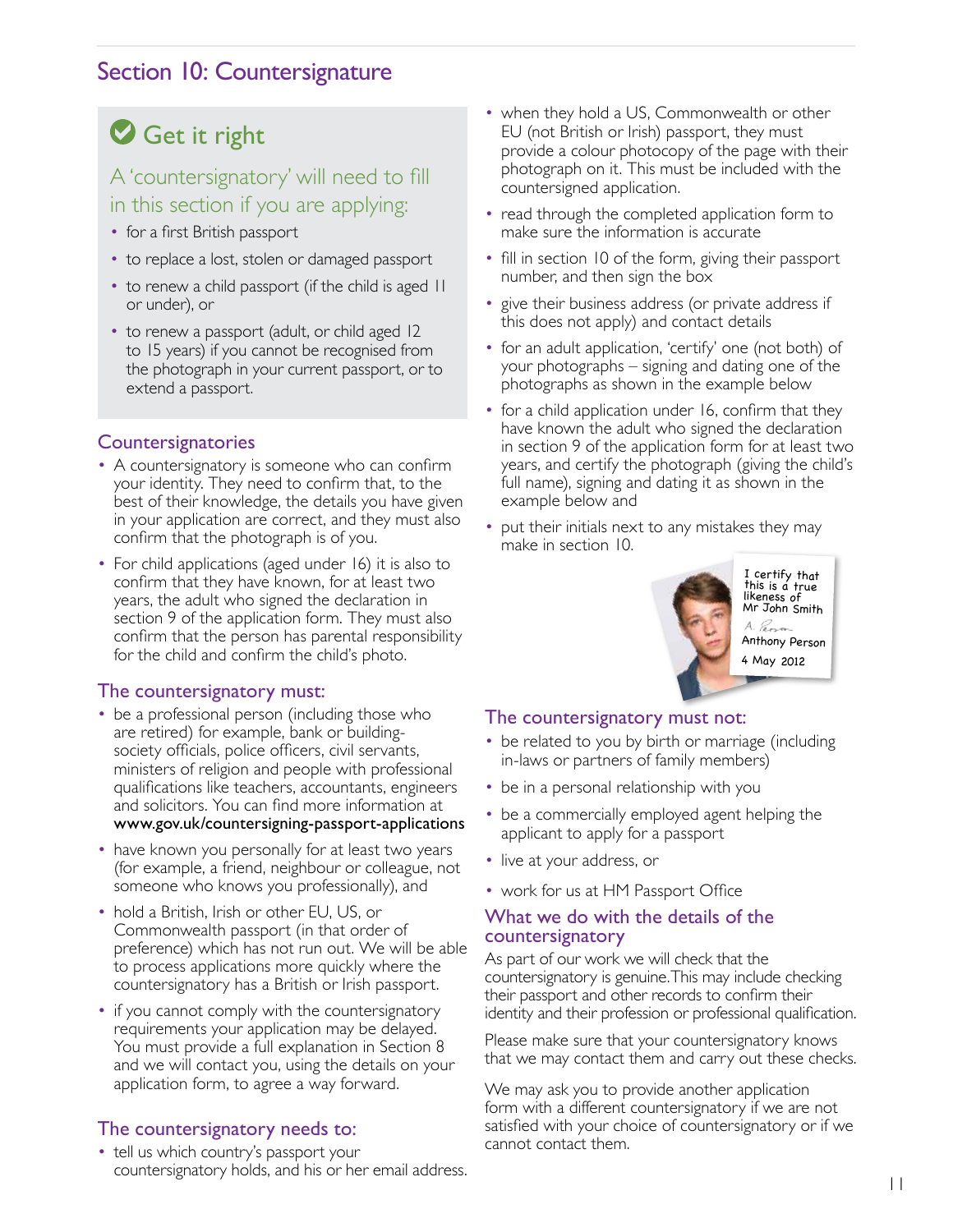#### What you need to include with your form

Check the supporting documents guidance at [www.gov.uk/overseas-passports](http://www.gov.uk/overseas-passports). Your application will be delayed if you don't submit all the right documents.

## Get it right

- Send us original or replacement documents. Unless stated, we do not accept photocopies or certified copies of documents, or documents that have been laminated.
- If you need to send a birth certificate, it must be a full birth certificate. (This is one that contains the details of both you and your parents).
- If you need to get a document from a local issuing authority, do it before you apply.
- If any document you are providing is in a language other than English or Welsh, you must provide the original document and an official translation. This must be signed and stamped by a translator who is a member of a recognised professional organisation to prove it is genuine.

If you want to replace documents issued in England and Wales, go to [www.gov.uk/bmdcertificates](http://www.gov.uk/bmdcertificates).

To replace documents issued in Northern Ireland, go to [www.nidirect.gov.uk](http://www.nidirect.gov.uk) and for Scotland go to [www.](http://www.gro-scotland.gov.uk) [gro-scotland.gov.uk](http://www.gro-scotland.gov.uk)

To replace documents issued outside the UK, get advice from the relevant British Embassy, Consulate or High Commission of that country.

#### Change of name for newly-weds and new civil partners

- If you are getting married or forming a civil partnership and will be changing your name, and you plan to travel to another country shortly after the ceremony, or want to use your passport in your new name shortly after the ceremony, we can issue a passport in your new name up to three months beforehand. In some cases we will not be able to issue a passport within 3 months, but will contact you if this applies to you.
- The passport will only be valid from the date of the wedding/civil partnership, and so can be used after the date of your ceremony. Your old passport will be cancelled and you will no longer be able to use it for travelling. It can be returned to you to be used as an identity document, but you must be sure that the authorities in the country where you are living are content for you to have a cancelled passport as your identity document which may also contain your current residence permit or work visa. You must consider the consequences of cancelling your current passport in your existing name and not having a valid document for a time.
- You will need to send a 'Post-date' form (PD2) with this application. The person who will carry out the ceremony should fill in part 1 and you should fill in part 2 (using your current – not future – name and signature). Get more details and a copy of the PD2 form from [www.gov.uk/](http://www.gov.uk/changing-passport-information)changing-passportinformation or by contacting the passport adviceline.

## Questions and answers

#### I am renewing an adult passport. What supporting documents do I need to send?

Please send us your current passport and two photos. In some countries you will need to provide supporting documents. See the guidance at

#### [www.gov.uk/](http://www.gov.uk/overseas-passports)overseas-passports

#### I am applying for a first British passport. What supporting documents do I need to send?

Please send us your current passport and two photos. Your application will need to be countersigned, and you will need to provide supporting documents. Please see the detailed guidance at

#### [www.gov.uk/overseas-passports](http://www.gov.uk/overseas-passports)

I am renewing a child passport. What supporting documents do I need to send? Please send the child's current passport and

two photos. In some countries you will need to provide supporting documents. See the guidance at [www.gov.uk/](http://www.gov.uk/overseas-passports)overseas-passports Please send us any court orders for the child that relate to parental responsibility, residence, contact or taking the child out of a country. Please ensure the application form is countersigned if the child is aged 11 or under.

#### I am applying for changes to be made to an existing passport. What supporting documents do I need to send?

You will need to provide proof of your change of name or nationality. This also applies to those getting married or forming a civil partnership who want their passport to be in their new name. You will need to provide evidence of your name in current use, and if you have changed your name more than once, we will need to see proof to support every name change.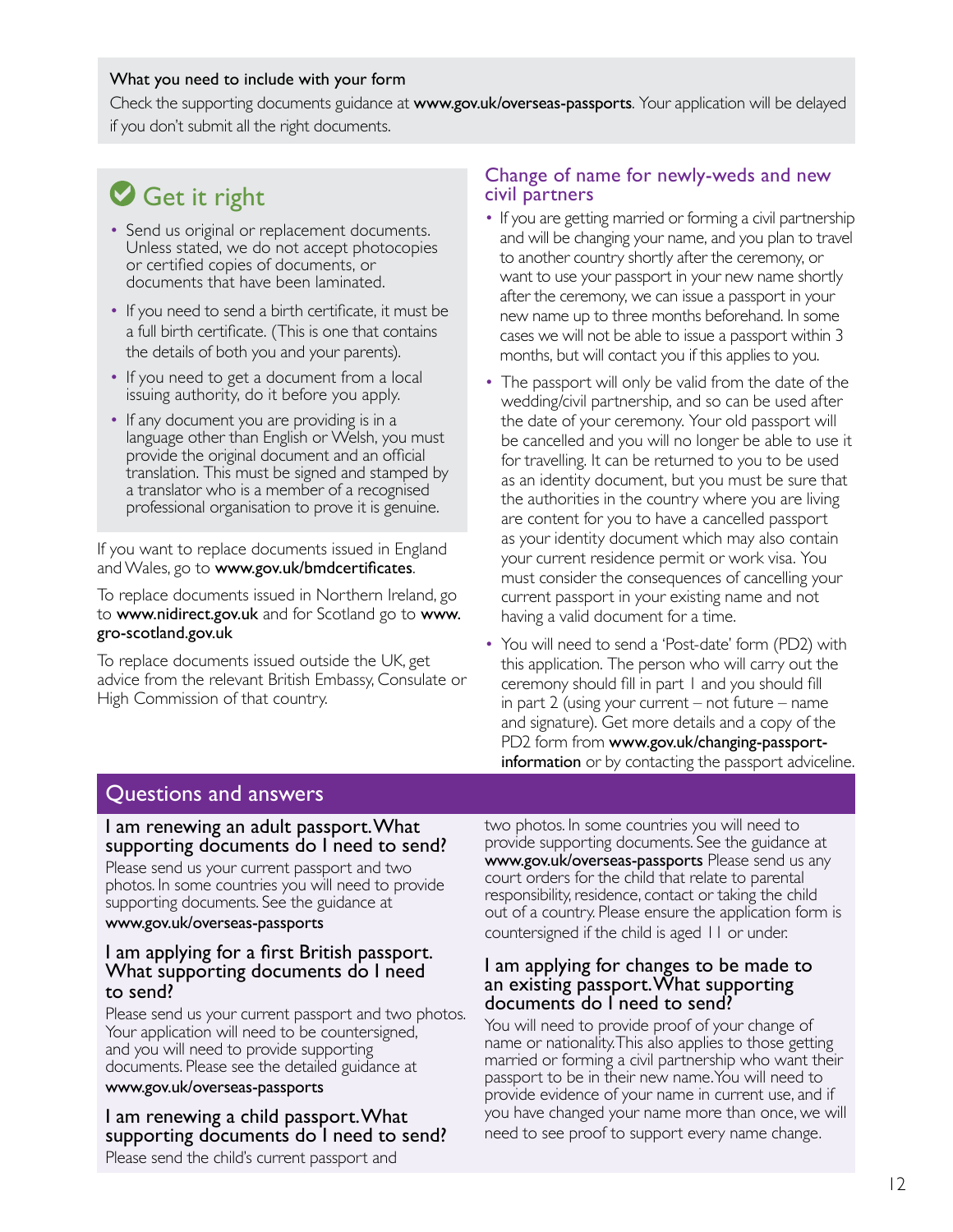#### Passport fee

The passport fee when applying from outside the UK depends on the type of application you are making. The fee is set in pounds sterling and payable at the time of applying.

You will have to pay a courier fee to cover the cost of the return of your new passport and supporting documents.

In some countries where you have to apply in person, the courier fee will cover the cost of forwarding your application to the UK for processing and the cost of returning the new passport to a local office, for you to collect.

We cannot usually refund the fee if your application is unsuccessful or withdrawn. This is because we will already have carried out a lot of work in processing it.

The British passport stays the property of the Crown, not the person who holds it. If payment is unsuccessful we will cancel the passport and you will not be able to travel with it or use it for identity purposes.

#### How much

For information on passport fees visit [www.gov.uk](http://www.gov.uk/overseas-passports)/overseas-passports

If you were born on or before 2 September 1929, you don't have to pay for a standard 32-page passport. The passport and delivery to you will be free of charge.

#### How to pay

You must pay in pounds sterling by credit card or debit card using the payment instruction form which you can download from [www.gov.uk/](http://www.gov.uk/overseas-passports)overseaspassports. The cards we accept are Mastercard, Visa, Electron, Diners Club and JCB.

#### Where to send

For details of where to send your application visit [www.gov.uk/](http://www.gov.uk/overseas-passports)overseas-passports

In some countries you will have to apply in person., For specific advice on where you need to go and what you need to bring with you visit

#### [www.gov.uk/overseas-passports](http://www.gov.uk/overseas-passports)

#### Delivery information

Your new passport and supporting documents will be returned to you separately.

Our courier will aim to deliver packages direct to customers. You should ensure that up to date, correct contact details are included in the passport application form.

In some countries you will have to collect your new passport from a local office. For specific advice on where you need to go and what you need to bring with you visit [www.gov.uk/overseas-passports](http://www.gov.uk/overseas-passports)

If you need to have your passport and supporting documents delivered to the UK please contact the Passport Adviceline for further information.

We cannot:

- take responsibility for applications and supporting documentation which go missing on their way to us. We can only take responsibility once we have received the application and supporting documents into our care. Proof of posting is not proof of delivery.
- replace any documents that you report as missing six months after we have issued the passport; or
- accept responsibility for passports and supporting documents which are not delivered if you quote an incorrect address or do not tell us if you move house while we are processing your application.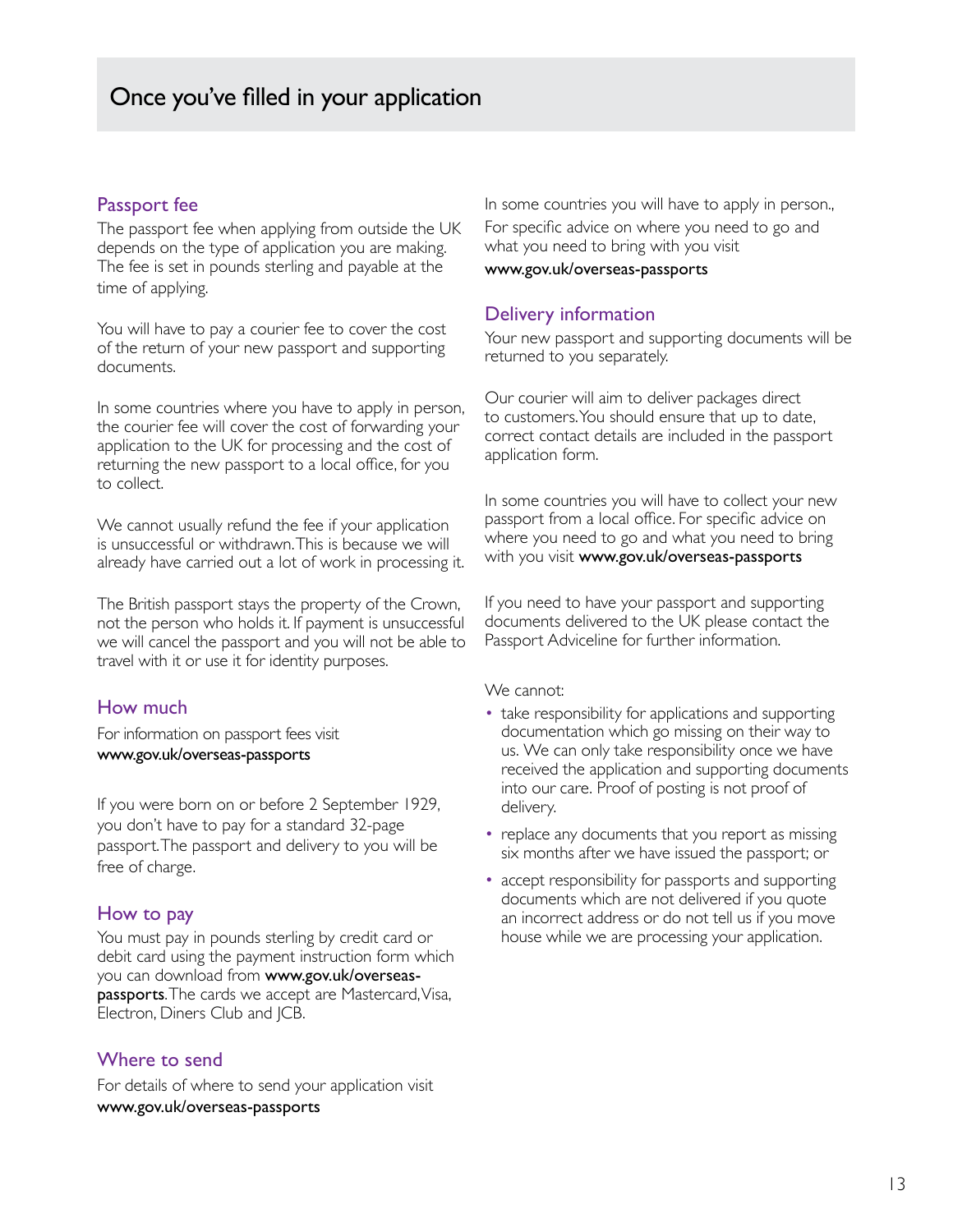## Contact us

We will need to ask you personal information to verify your identity when you contact us to check the progress of your application form.

### Passport advice

- Visit [www.gov.uk](http://www.gov.uk)
- For advice or to get a Braille or audio version of this booklet please call the Passport Adviceline on +44 (0)300 222 0000. (Call charges to this number vary by telephone provider).

#### Travel advice

HM Passport Office cannot answer questions about passport entry requirements for individual countries. Information about this can be found on the FCO Travel Advice website at [www.gov.uk/](http://www.gov.uk/foreign-travel-advice)foreign-travel[advice](http://www.gov.uk/foreign-travel-advice). Advice includes information on when a passport is valid, visa information and requirements to enter certain countries, and information on health, insurance, and money when you travel.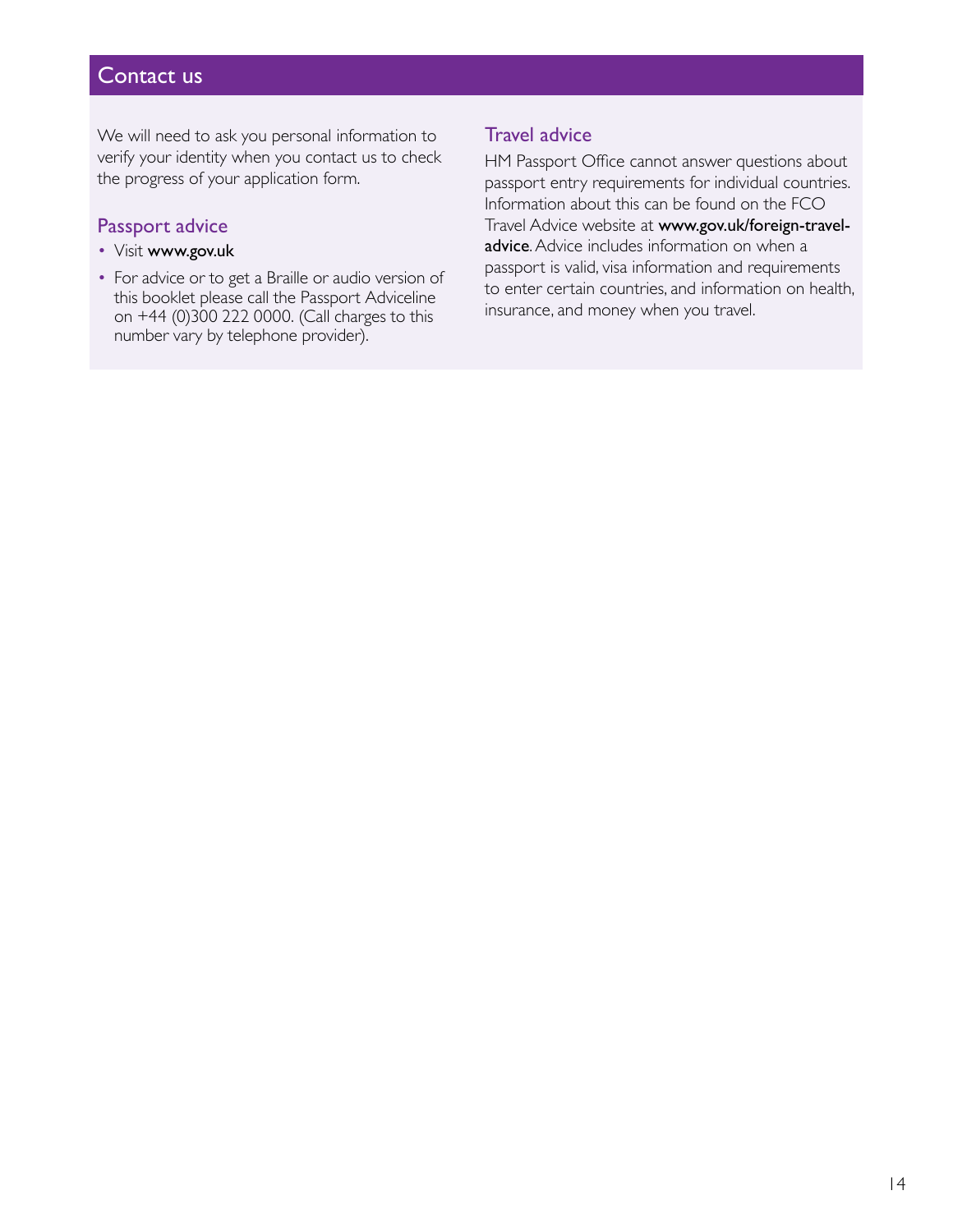## Other information

#### Protecting your personal information

Your identity and personal information are valuable. We protect your privacy and process your personal information in line with the Data Protection Act 1998. Your personal information will only be seen by those who have a legitimate reason for seeing it. We will check the information you give us with the issuing authorities of your supporting documents, other government departments and a credit-reference agency to help us check your identity. We may also pass the information you give us to law-enforcement agencies or government departments involved in preventing fraud to help prevent or detect identity theft, fraud or other criminal activity. You can find details about the personal information we hold, how we protect it, who we pass it to and how you can get a copy of that information in our privacy statement on our website. You can get a printed copy of the information by writing to us at:

Disclosure of Information Section Her Majesty's Passport Office Aragon Court Northminster Road **Peterborough** PE1 1QG United Kingdom

#### Service standards

Providing a high level of service to all our customers is very important to us. We sometimes make mistakes, or circumstances beyond our control affect the standards of service. When this happens, we will apologise and do everything we can to put things right. We welcome your feedback on any aspect of our service, including how we can improve in the future.

We have a disability equality scheme which sets out clear and specific aims about how we will promote equal opportunities for people with disabilities. Your views are important, so please contact us by phone, letter, email or fax if you have any ideas or suggestions that will help us to help you.

What you can expect from us

- Our staff will be polite, helpful and professional.
- The details in your passport (including the chip) will be correct and we will return your supporting documents by secure delivery.
- We will give you a clear and helpful explanation if you are refused a British passport because of citizenship or other reasons.

### Complaints about passports

#### 1 Step one

If you have a complaint about how we handled your passport application, please contact our Customer Contact Centre by phone, in writing or by using our online enquiry form.

Phone: +44 (0)300 222 0000

#### Write to:

HM Passport Office PO Box 767 SOUTHPORT PR8 9PW United Kingdom

#### Online: visit [www.gov.uk/passport-advice-line](http://www.gov.uk/passport-advice-line)

and complete our online enquiry form

#### When you write to us, please provide:

- full details of the problem
- the name and date of birth of the person the passport was for
- the date the application form was sent to us and if you used a courier, the courier reference details
- which of our offices the application form was sent to
- the passport number, if you have one
- information so we can contact you (name, address, postcode, daytime/mobile and evening phone numbers, and a fax number and email address if you have these).